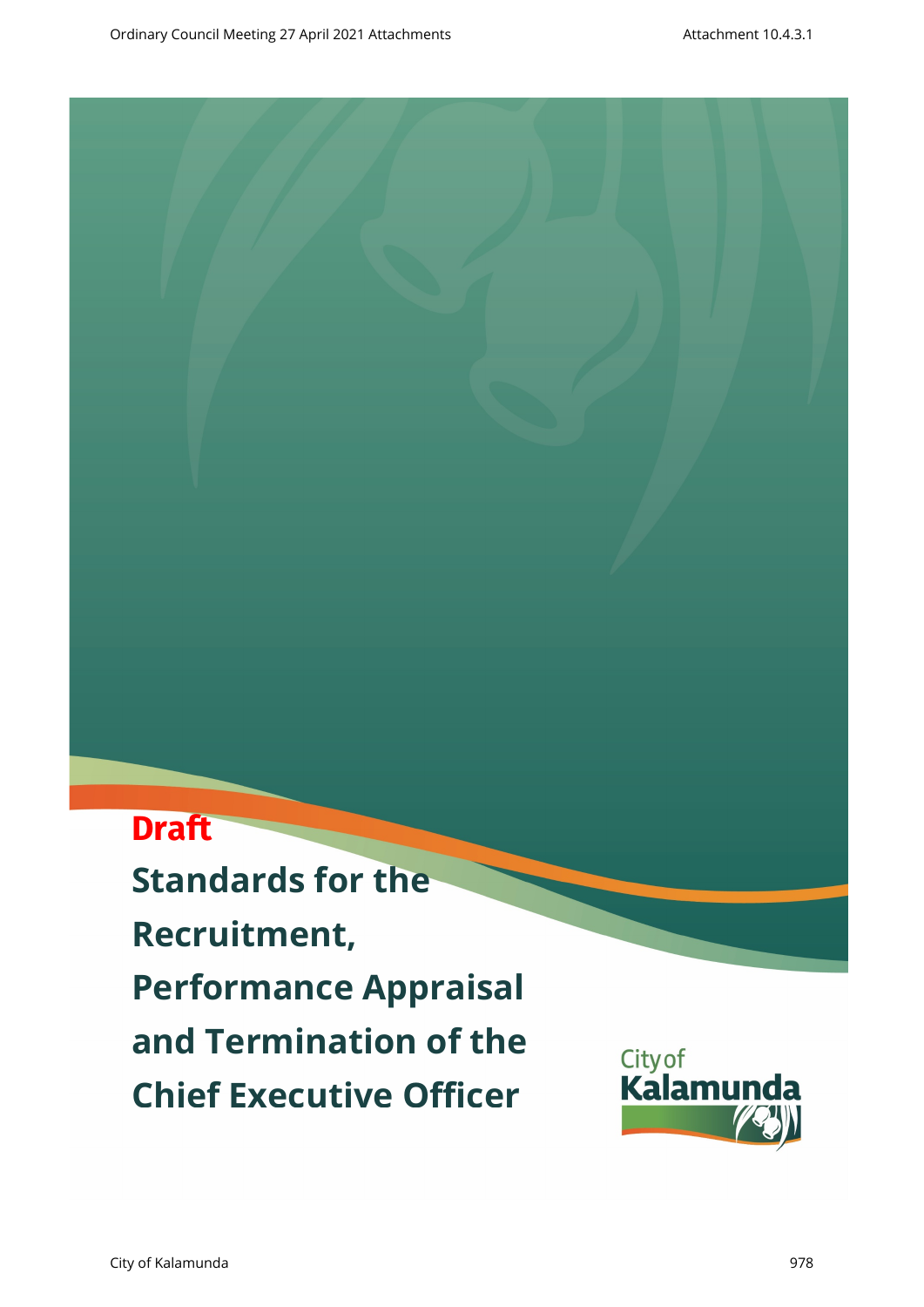#### **CITY OF KALALMUNDA**

# **STANDARDS FOR THE RECRUITMENT, PERFORMANCE APPRAISAL AND TERMINATION OF THE CHIEF EXECUTIVE**

#### **Division 1 – Preliminary Provisions**

## **1. Citation**

This is the City of Kalamunda Standards for the Recruitment, Performance Appraisal and Termination of the Chief Executive Officer.

## **2. Terms used**

2.1 In these standards: -

*Act* means the *Local Government Act 1995*;

*additional performance criteria* means performance criteria agreed by the local government and the CEO under clause 16(1)(b);

*applicant* means a person who submits an application to the local government for the position of CEO;

*CEO* means Chief Executive Officer;

*contract of employment* means the written contract, as referred to in section 5.39 of the Act, that governs the employment of the CEO;

*contractual performance criteria* means the performance criteria specified in the CEO's contract of employment as referred to in section 5.39(3)(b) of the Act; *job description form* means the job description form for the position of CEO approved by the local government under clause 5(2);

*local government* means the [*insert name of local government*];

*selection criteria* means the selection criteria for the position of CEO determined by the local government under clause 5(1) and set out in the job description form;

*selection panel* means the selection panel established by the local government under clause 8 for the employment of a person in the position of CEO.

2.2 Other terms used in this code that are also used in the Act have the same meaning as in the Act unless the contrary intention appears.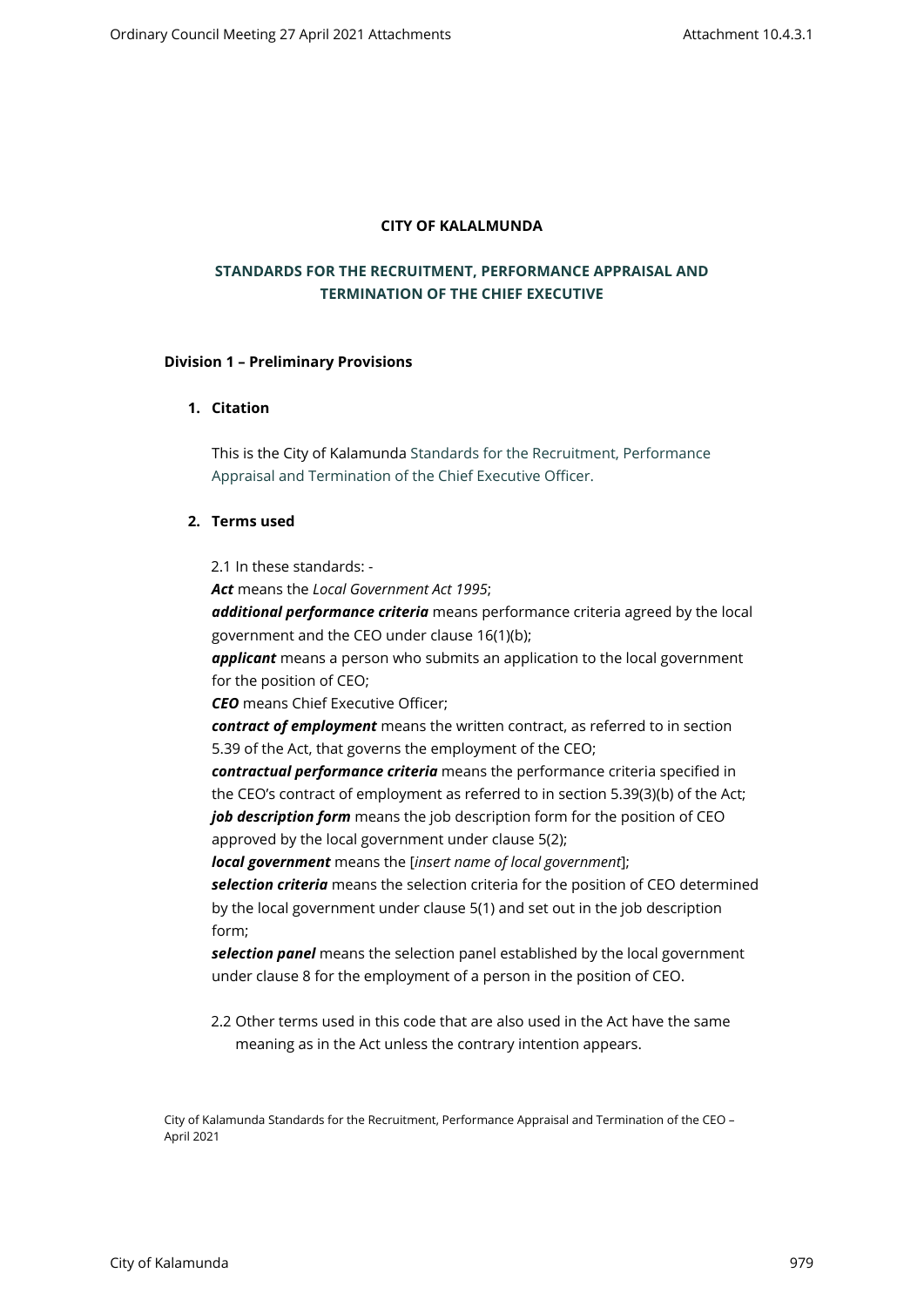### **Division 2 – Standards for recruitment of CEOs**

#### **3. Overview of Division**

This Division sets out standards to be observed by the local government in relation to the recruitment of CEOs.

#### **4. Application of Division**

- 4.1 Except as provided in subclause 4.2, this Division applies to any recruitment and selection process carried out by the local government for the employment of a person in the position of CEO.
- 4.2 This Division does not apply
	- (a) if it is proposed that the position of CEO be filled by a person in a class prescribed for the purposes of section 5.36(5A) of the Act; or
	- (b) in relation to a renewal of the CEO's contract of employment, except in the circumstances referred to in clause 13(2).

## **5. Determination of selection criteria and approval of job description form**

- 5.1 The local government must determine the selection criteria for the position of CEO, based on the local government's consideration of the knowledge, experience, qualifications and skills necessary to effectively perform the duties and responsibilities of the position of CEO of the local government.
- 5.2 The local government must, by resolution of an absolute majority of the council, approve a job description form for the position of CEO which sets out —
	- (a) the duties and responsibilities of the position; and
	- (b) the selection criteria for the position determined in accordance with subclause 5.1.

## **6. Advertising requirements**

- 6.1 If the position of CEO is vacant, the local government must ensure it complies with section 5.36(4) of the Act and the *Local Government (Administration) Regulations 1996* regulation 18A.
- 6.2 If clause 13 applies, the local government must advertise the position of CEO in the manner referred to in the *Local Government (Administration) Regulations 1996* regulation 18A as if the position was vacant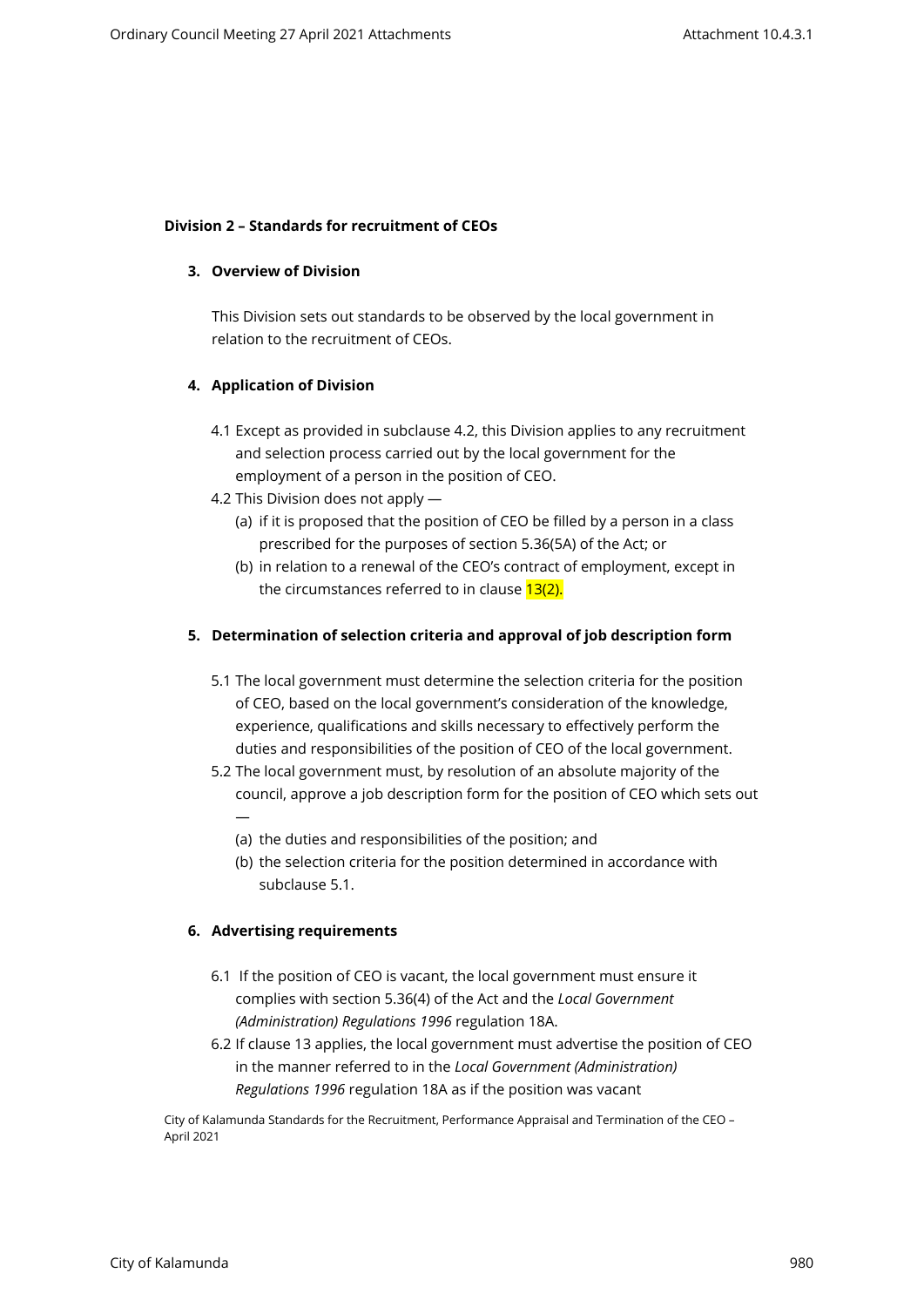## **7. Job description form to be made available by local government**

If a person requests the local government to provide to the person a copy of the job description form, the local government must —

- a) inform the person of the website address referred to in the *Local Government (Administration) Regulations 1996* regulation 18A (2) (da); or
- b) if the person advises the local government that the person is unable to access that website address —
	- (i) email a copy of the job description form to an email address provided by the person; or
	- (ii) mail a copy of the job description form to a postal address provided by the person.

## **8. Establishment of selection panel for employment of CEO**

#### 8.1 In this clause—

*independent person* means a person other than any of the following—

- a) a council member;
- b) an employee of the local government;
- c) a human resources consultant engaged by the local government.
- 8.2 The local government must establish a selection panel to conduct the recruitment and selection process for the employment of a person in the position of CEO.
- 8.3 The selection panel must comprise
	- a) council members (the number of which must be determined by the local government); and
	- b) at least 1 independent person.

## **9. Recommendation by selection panel**

- 9.1 Each applicant's knowledge, experience, qualifications and skills must be assessed against the selection criteria by or on behalf of the selection panel.
- 9.2 Following the assessment referred to in subclause 9.1, the selection panel must provide to the local government
	- a) a summary of the selection panel's assessment of each applicant; and
	- b) unless subclause (3) applies, the selection panel's recommendation as to which applicant or applicants are suitable to be employed in the position of CEO.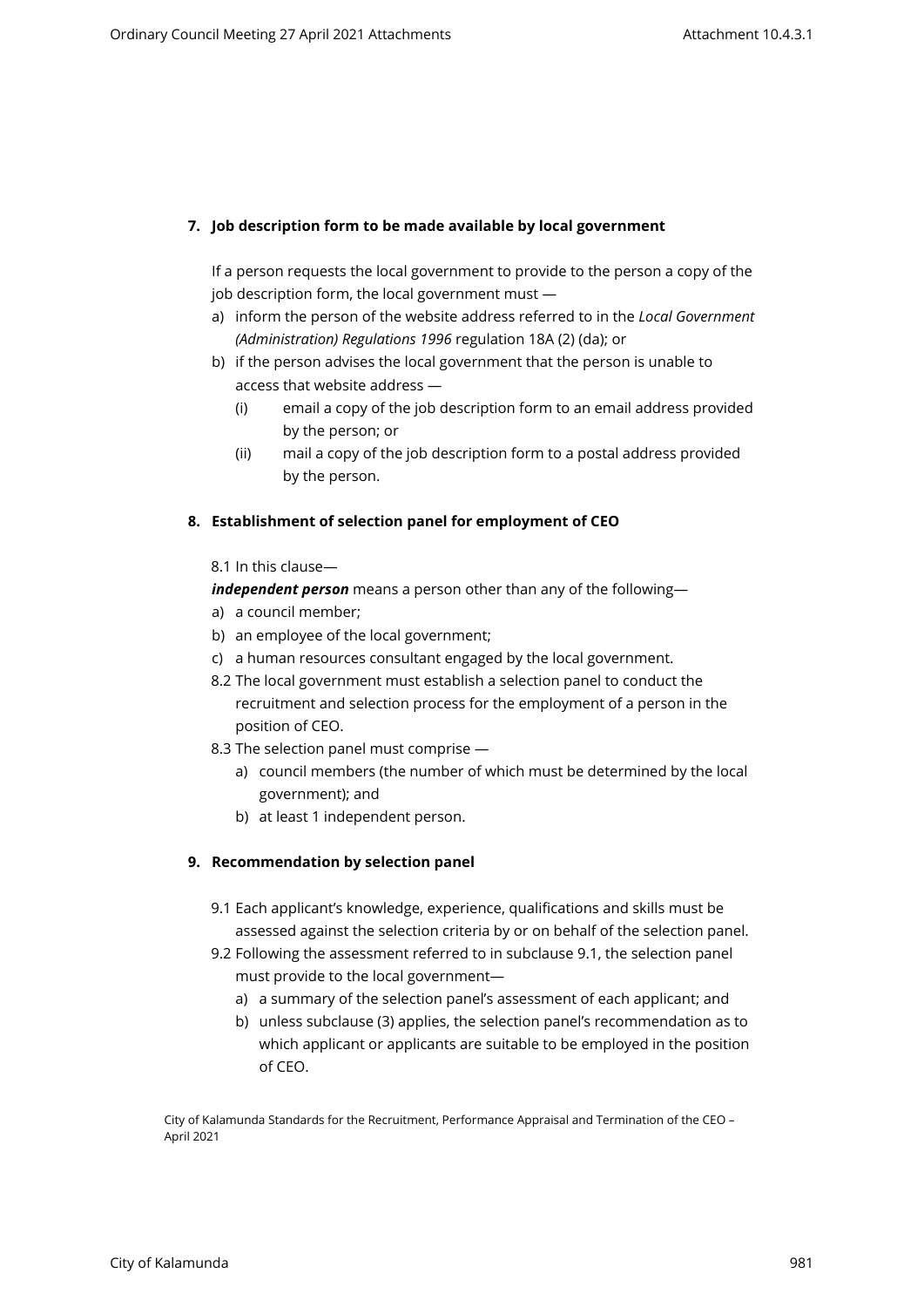- 9.3 If the selection panel considers that none of the applicants are suitable to be employed in the position of CEO, the selection panel must recommend to the local government
	- a) that a new recruitment and selection process for the position be carried out in accordance with these standards; and
	- b) the changes (if any) that the selection panel considers should be made to the duties and responsibilities of the position or the selection criteria.
- 9.4 The selection panel must act under subclauses 9.1, 9.2 and 9.3
	- a) in an impartial and transparent manner; and
	- b) in accordance with the principles set out in section 5.40 of the Act.
- 9.5 The selection panel must not recommend an applicant to the local government under subclause 9.2 (b) unless the selection panel has
	- a) assessed the applicant as having demonstrated that the applicant's knowledge, experience, qualifications and skills meet the selection criteria; and
	- b) verified any academic, or other tertiary level, qualifications the applicant claims to hold; and
	- c) whether by contacting referees provided by the applicant or making any other inquiries the selection panel considers appropriate, verified the applicant's character, work history, skills, performance and any other claims made by the applicant.
- 9.6 The local government must have regard to, but is not bound to accept, a recommendation made by the selection panel under this clause.

## **10. Application of cl. 5 where new process carried out**

- 10.1 This clause applies if the local government accepts a recommendation by the selection panel under clause 9(3)(a) that a new recruitment and selection process for the position of CEO be carried out in accordance with these standards.
- 10.2 Unless the local government considers that changes should be made to the duties and responsibilities of the position or the selection criteria
	- a) Clause 5 does not apply to the new recruitment and selection process; and
	- b) the job description form previously approved by the local government under clause 5.2 is the job description form for the purposes of the new recruitment and selection process.

#### **11. Offer of employment in position of CEO**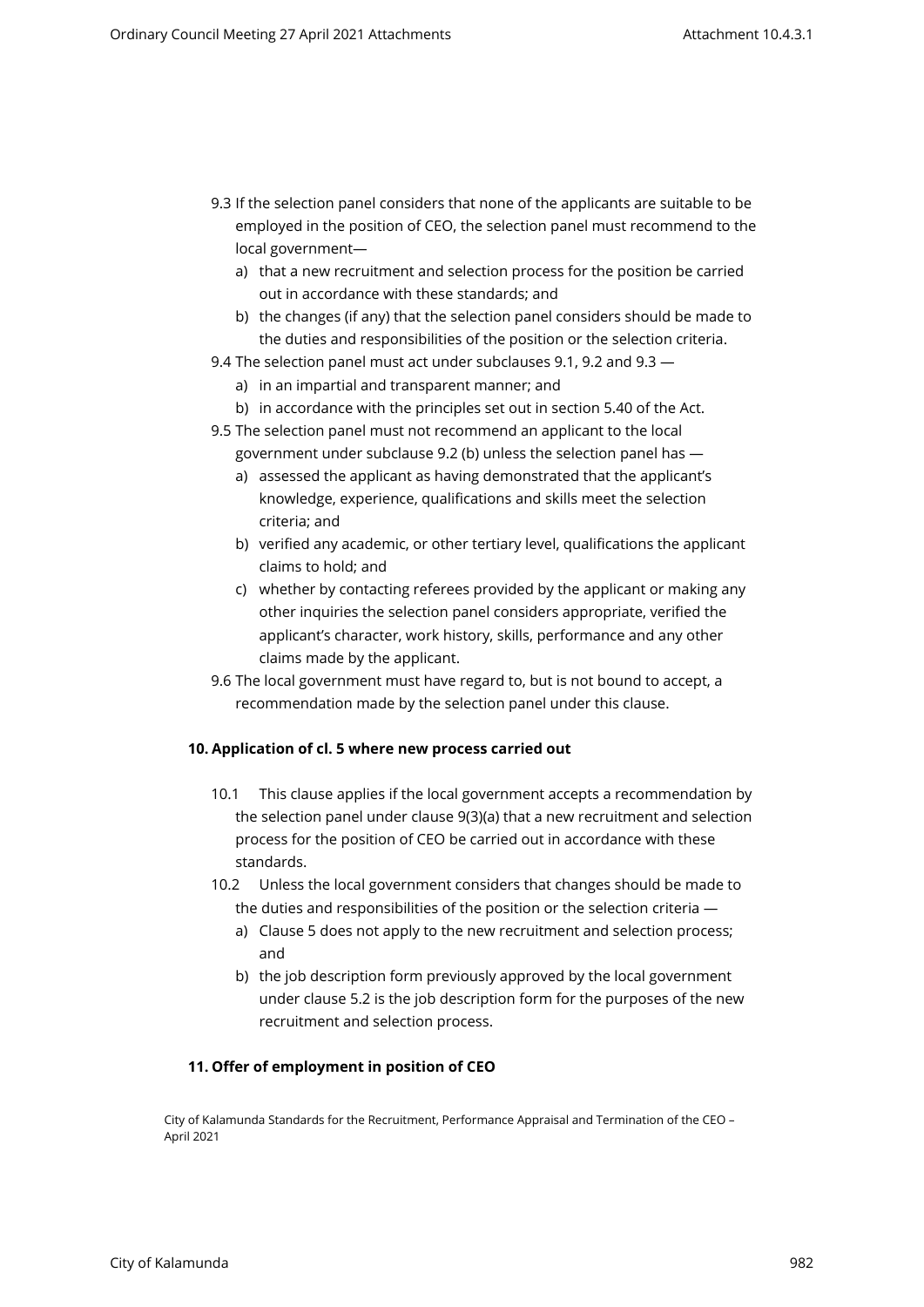Before making an applicant an offer of employment in the position of CEO, the local government must, by resolution of an absolute majority of the council, approve —

- a) the making of the offer of employment to the applicant; and
- b) the proposed terms of the contract of employment to be entered into by the local government and the applicant.

#### **12. Variations to proposed terms of contract of employment**

- 12.1 This clause applies if an applicant who is made an offer of employment in the position of CEO under clause 11 negotiates with the local government a contract of employment (the *negotiated contract*) containing terms different to the proposed terms approved by the local government under clause 11(b).
- 12.2 Before entering into the negotiated contract with the applicant, the local government must, by resolution of an absolute majority of the council, approve the terms of the negotiated contract.

#### **13. Recruitment to be undertaken on expiry of certain CEO contracts**

13.1 In this clause —

*commencement day* means the day on which the *Local Government (Administration) Amendment Regulations 2021* regulation 6 comes into operation.

- 13.2 This clause applies
	- a) upon the expiry of the contract of employment of the person (the **incumbent CEO**) who holds the position of CEO —
		- (i) the incumbent CEO will have held the position for a period of 10 or more consecutive years, whether that period commenced before, on or after commencement day; and
		- (ii) a period of 10 or more consecutive years has elapsed since a recruitment and selection process for the position was carried out, whether that process was carried out before, on or after commencement day; and
	- b) the incumbent CEO has notified the local government that they wish to have their contract of employment renewed upon its expiry.
- 13.3 Before the expiry of the incumbent CEO's contract of employment, the local government must carry out a recruitment and selection process in accordance with these standards to select a person to be employed in the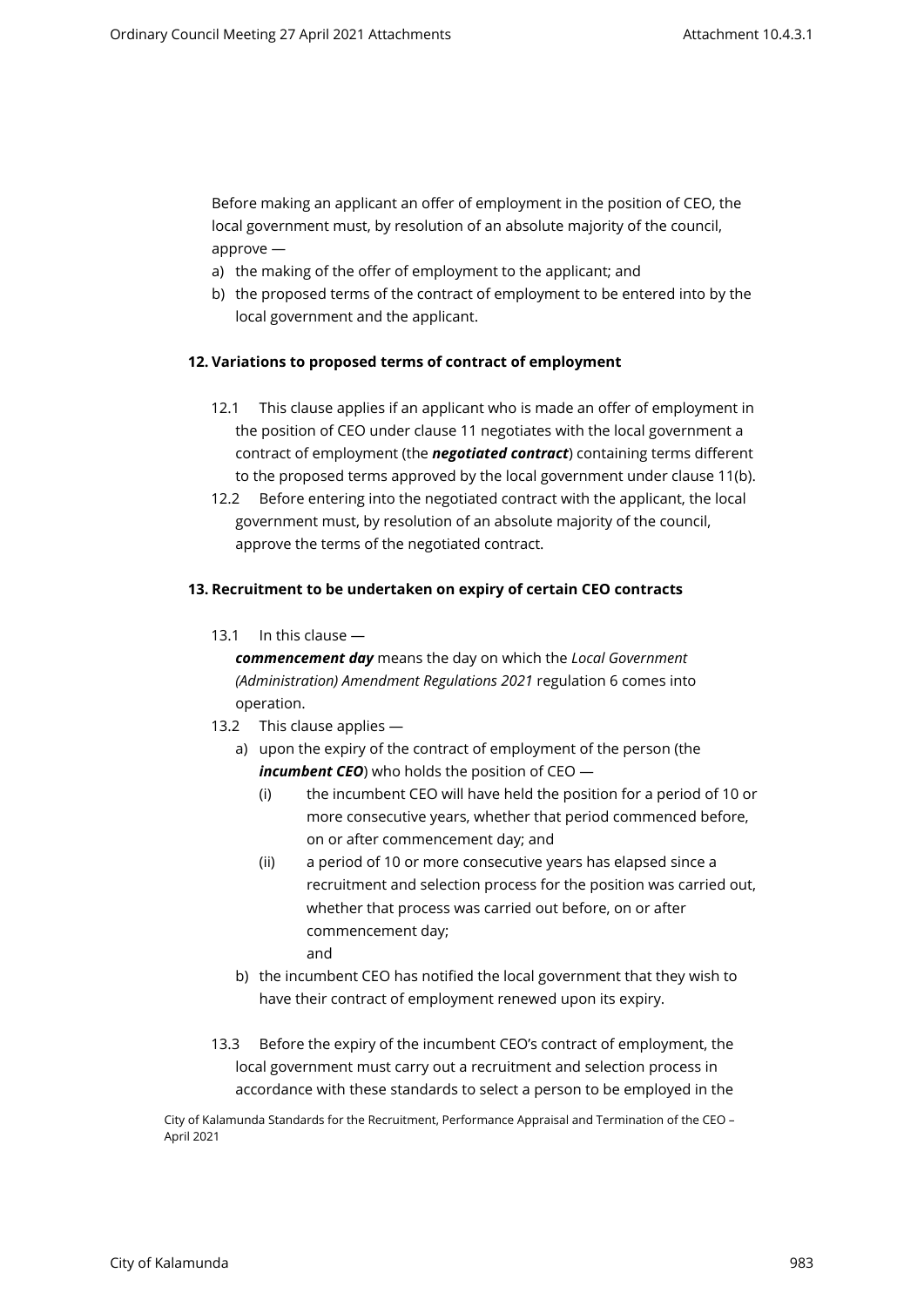position of CEO after the expiry of the incumbent CEO's contract of employment.

13.4 This clause does not prevent the incumbent CEO's contract of employment from being renewed upon its expiry if the incumbent CEO is selected in the recruitment and selection process referred to in subclause (3) to be employed in the position of CEO.

#### **14. Confidentiality of information**

The local government must ensure that information provided to, or obtained by, the local government in the course of a recruitment and selection process for the position of CEO is not disclosed, or made use of, except for the purpose of, or in connection with, that recruitment and selection process.

#### **Division 3 – Standards for review of performance of CEOs**

#### **15. Overview of Division**

This Division sets out standards to be observed by the local government in relation to the review of the performance of CEOs.

# **16. Performance review process to be agreed between local government and CEO**

- 16.1 The local government and the CEO must agree on
	- a) the process by which the CEO's performance will be reviewed; and
	- b) any performance criteria to be met by the CEO that are in addition to the contractual performance criteria.
- 16.2 Without limiting subclause 16.1, the process agreed under subclause 16.1(a) must be consistent with clauses 17, 18 and 19.
- 16.3 The matters referred to in subclause 16.1 must be set out in a written document.

#### **17. Carrying out a performance review**

- 17.1 A review of the performance of the CEO by the local government must be carried out in an impartial and transparent manner.
- 17.2 The local government must —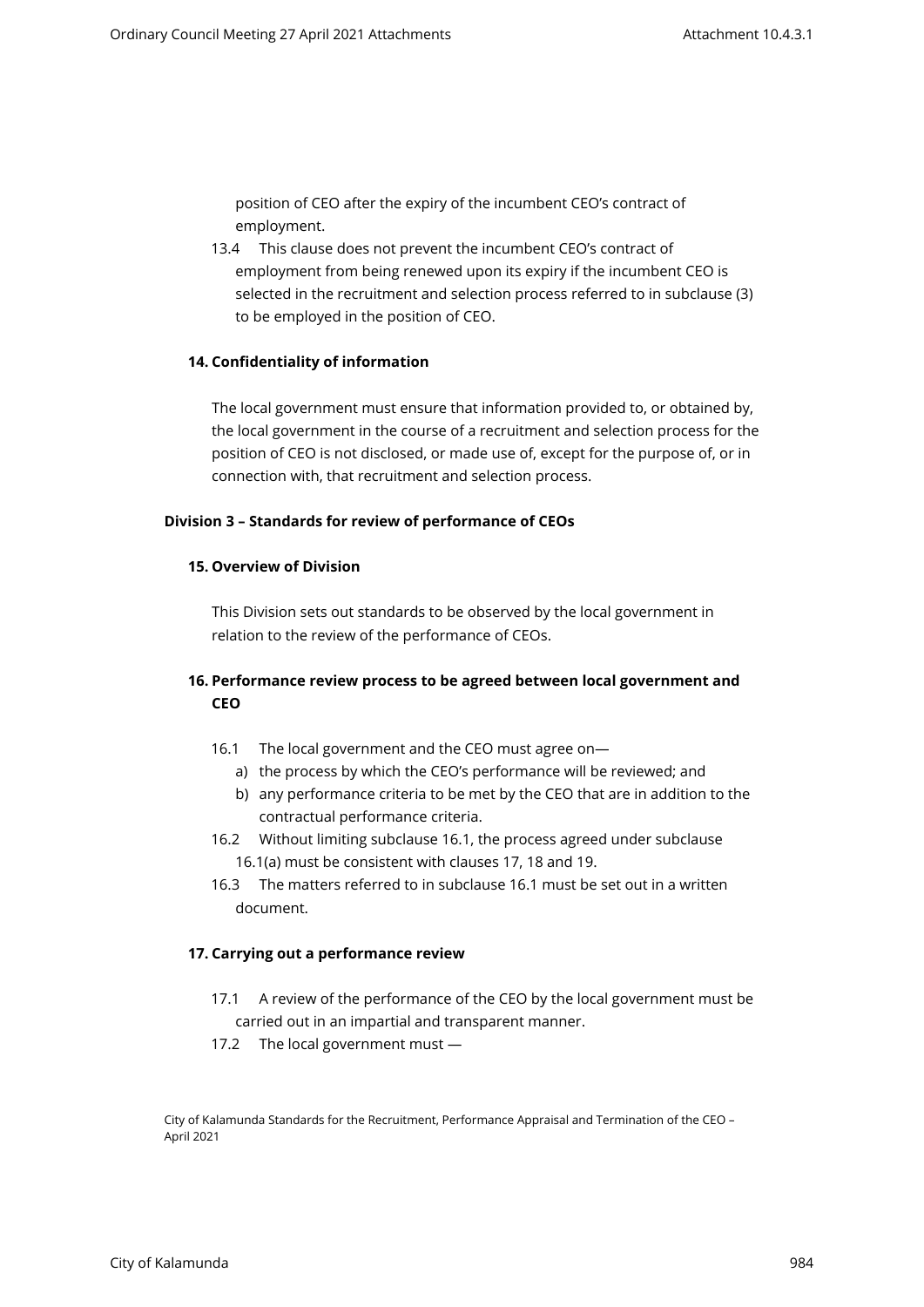- a) collect evidence regarding the CEO's performance in respect of the contractual performance criteria and any additional performance criteria in a thorough and comprehensive manner; and
- b) review the CEO's performance against the contractual performance criteria and any additional performance criteria, based on that evidence.

#### **18. Endorsement of performance review by local government**

Following a review of the performance of the CEO, the local government must, by resolution of an absolute majority of the council, endorse the review.

#### **19. CEO to be notified of results of performance review**

After the local government has endorsed a review of the performance of the CEO under clause 18, the local government must inform the CEO in writing of —

- a) the results of the review; and
- b) if the review identifies any issues about the performance of the CEO how the local government proposes to address and manage those issues.

#### **Division 4 – Standards for termination of employment of CEOs**

#### **20. Overview of this Division**

This Division sets out standards to be observed by the local government in relation to the termination of the employment of CEOs.

## **21. General principles applying to any termination**

- 21.1 The local government must make decisions relating to the termination of the employment of a CEO in an impartial and transparent manner.
- 21.2 The local government must accord a CEO procedural fairness in relation to the process for the termination of the CEO's employment, including
	- a) informing the CEO of the CEO's rights, entitlements and responsibilities in relation to the termination process; and
	- b) notifying the CEO of any allegations against the CEO; and
	- c) giving the CEO a reasonable opportunity to respond to the allegations; and
	- d) genuinely considering any response given by the CEO in response to the allegations.